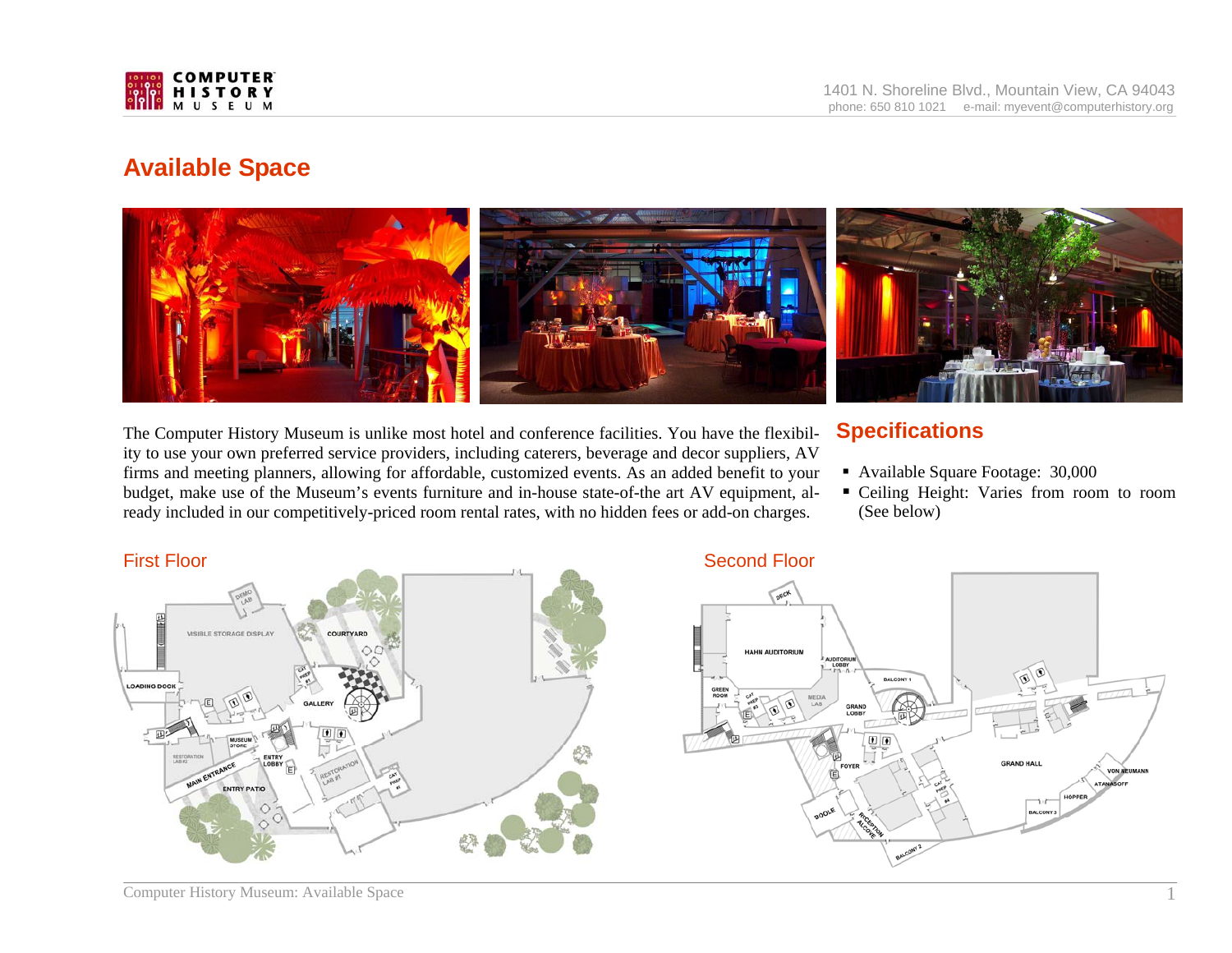

## **First Floor**

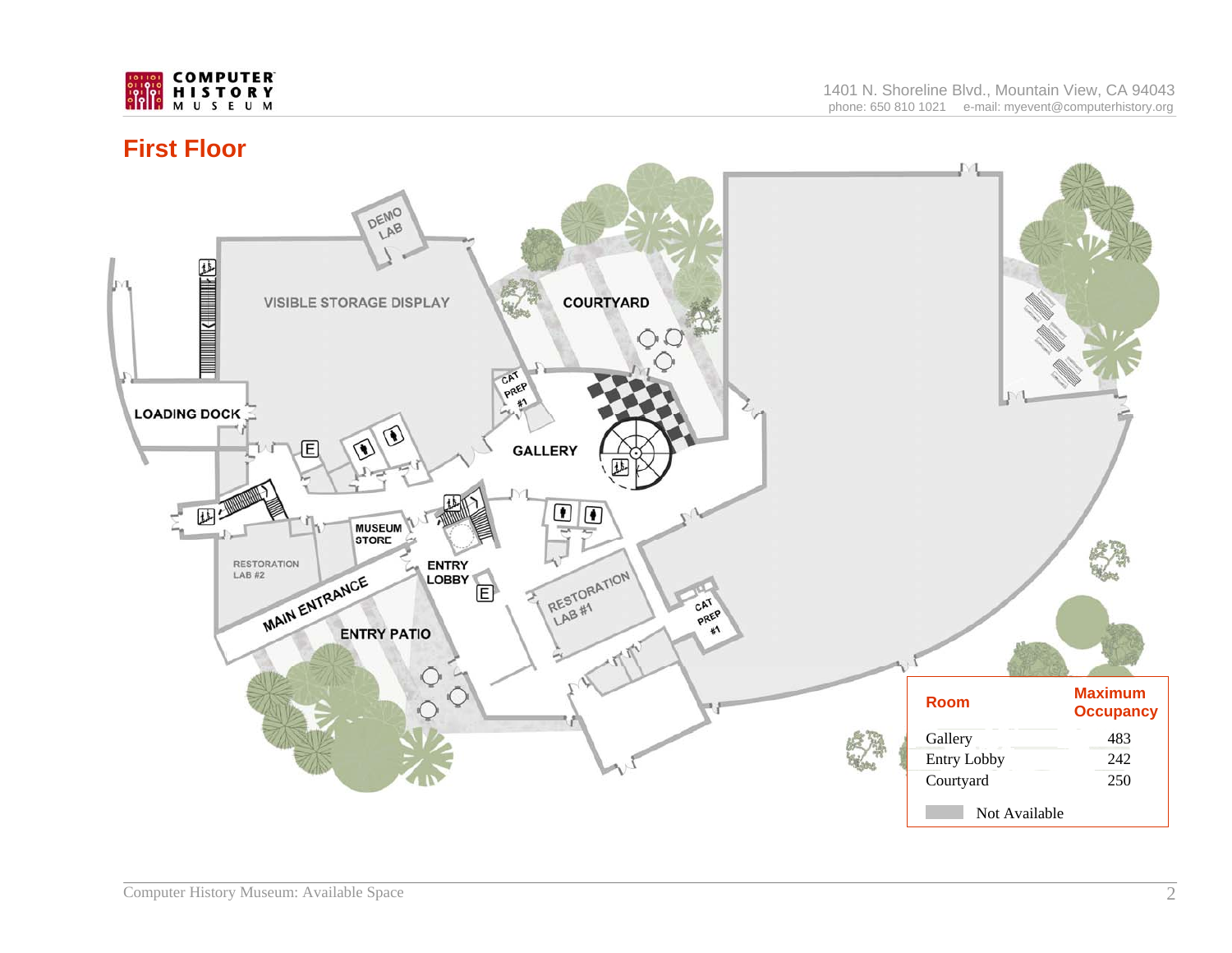

## **Second Floor**

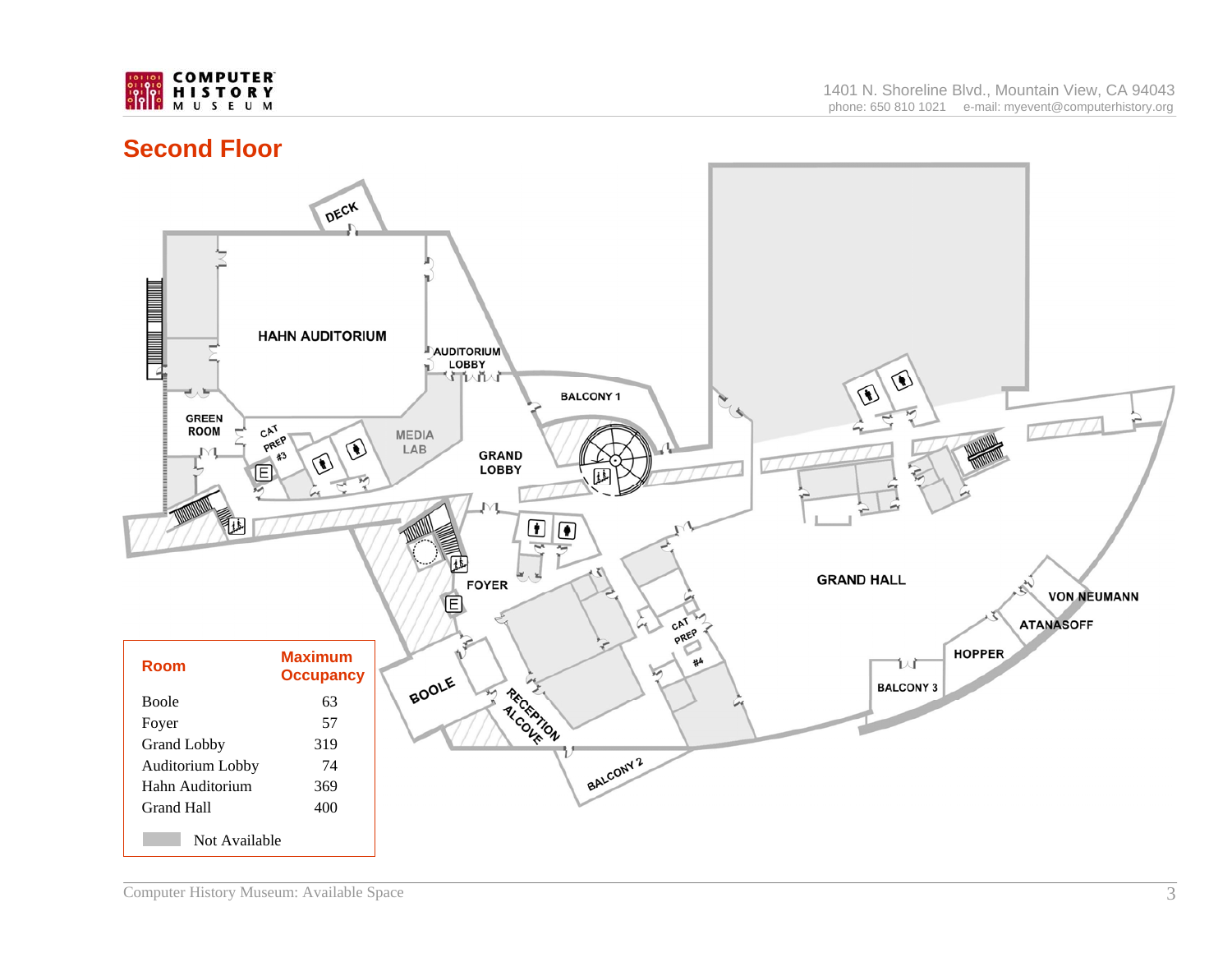

# Grand Hall (2<sup>nd</sup> floor)



The Museum´s largest space, Grand Hall, is located on the second floor and a favorite for unconferences, break-out sessions and team building activities, as well as celebrations and ceremonial events. Make a grand statement in this signature space.



- Square Footage: 11,777
- $\blacksquare$  Dimensions:  $165' \times 83'$
- Ceiling Height: 11<sup>1</sup>
- Classroom: 350
- U-Shape: N/A
- Theater: 400
- Reception: 400
- Banquet: 400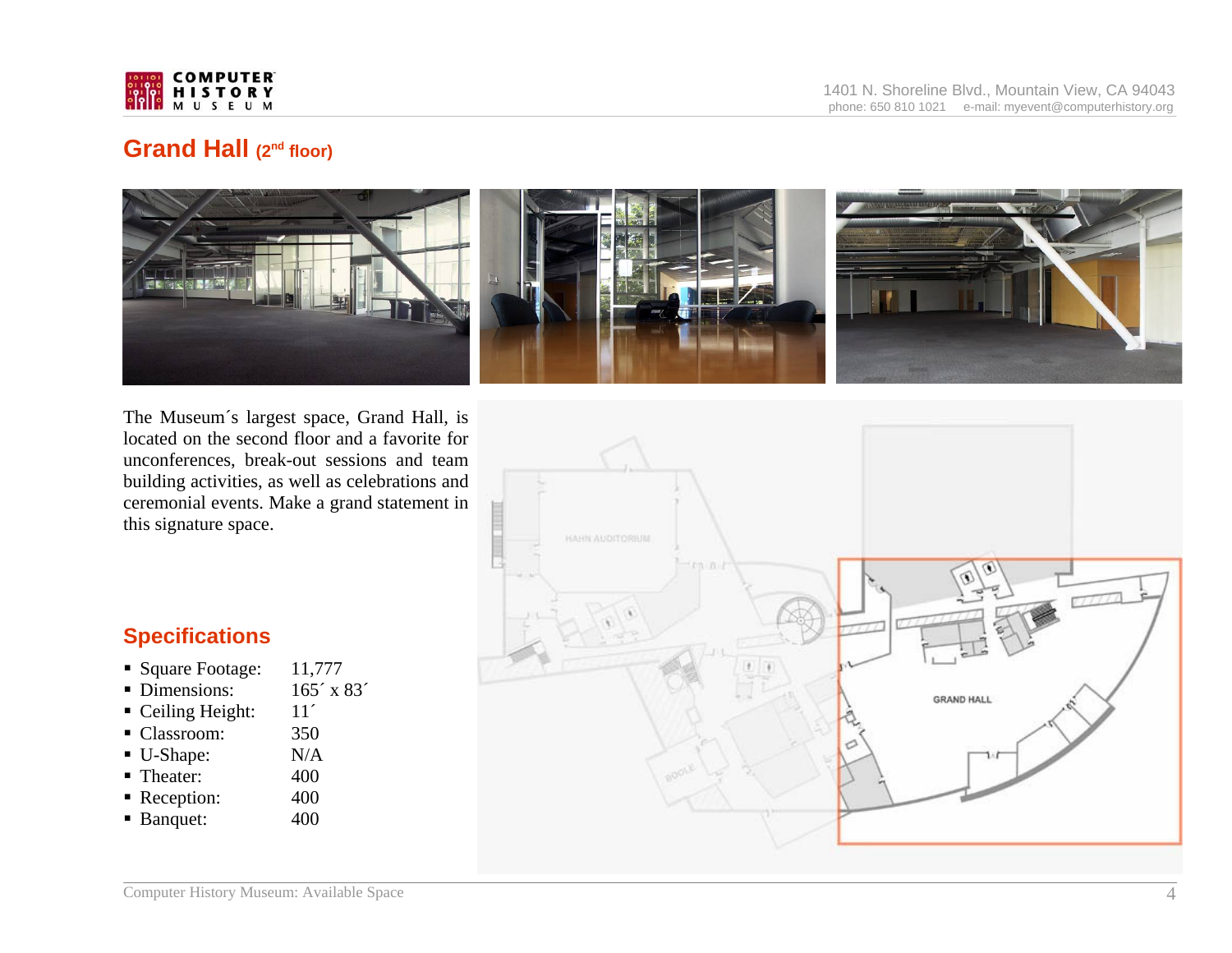

## **Hahn Auditorium (2nd floor)**





Hahn Auditorium´s high-tech space is balanced with an open floor plan and modern architecture providing a flexible setting to accommodate challenging event design requirements. An attached catering preparation kitchen, green room and multimedia services are also available.

| • Square Footage: | 5,537               |
|-------------------|---------------------|
| • Dimensions:     | $70'$ x $80'$       |
| • Ceiling Height: | from $13'$ to $19'$ |
| Classroom:        | 200                 |
| ■ U-Shape:        | N/A                 |
| • Theater:        | 400                 |
| Reception:        | 369                 |
| ■ Banquet:        | 350                 |
|                   |                     |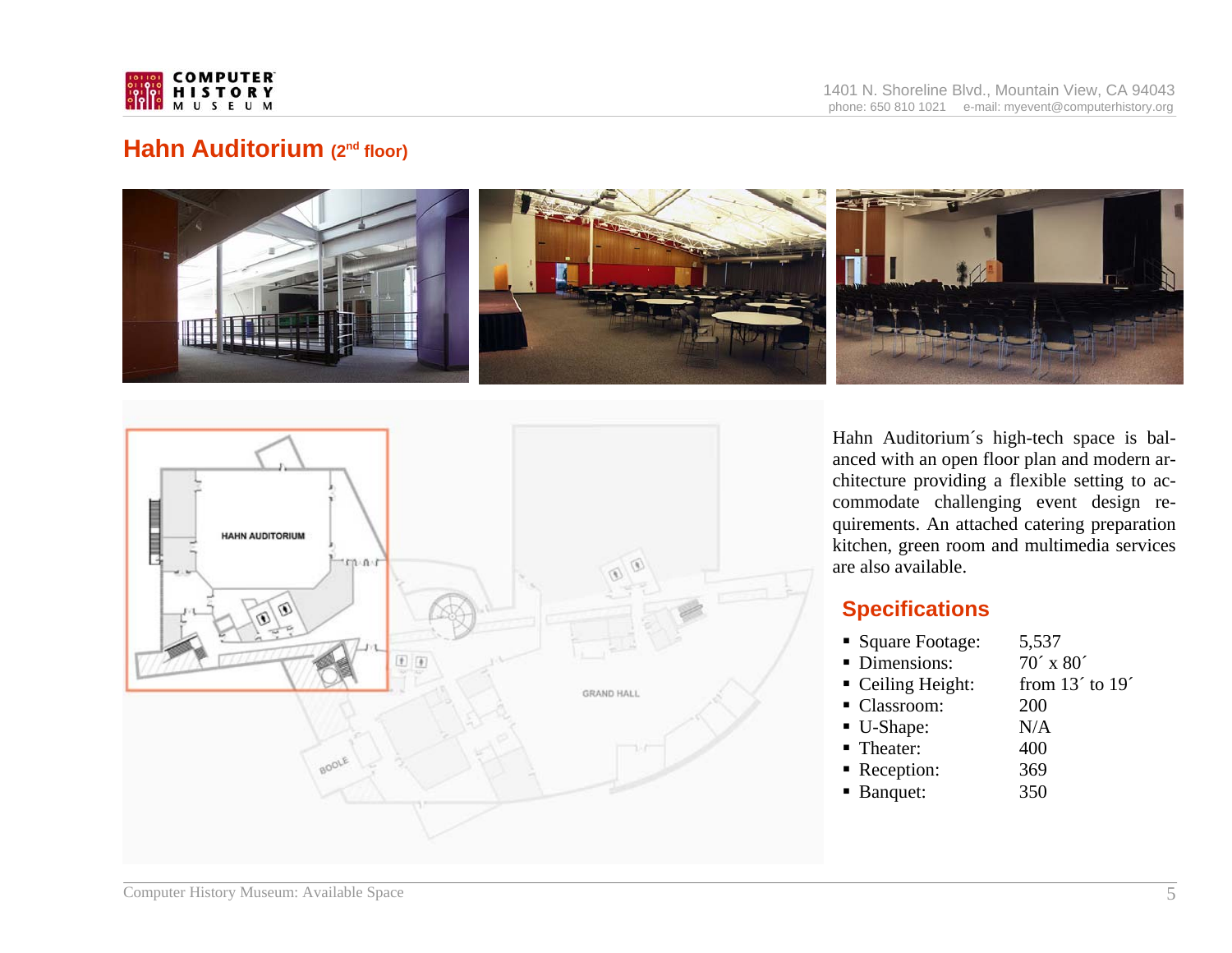

# Gallery (1<sup>st</sup> floor)



Bathed in natural light, the Gallery is ideal for dinners, social gatherings and networking events. An open connected tree-shaded courtyard is also available upon request.

- Square Footage: 2,252
- $\blacksquare$  Dimensions:  $40^\circ \times 120^\circ$
- Ceiling Height: from 10´ to 13´
- Classroom: 30
- U-Shape: N/A
- Theater: 50
- Reception: 350
- **Banquet:** 90